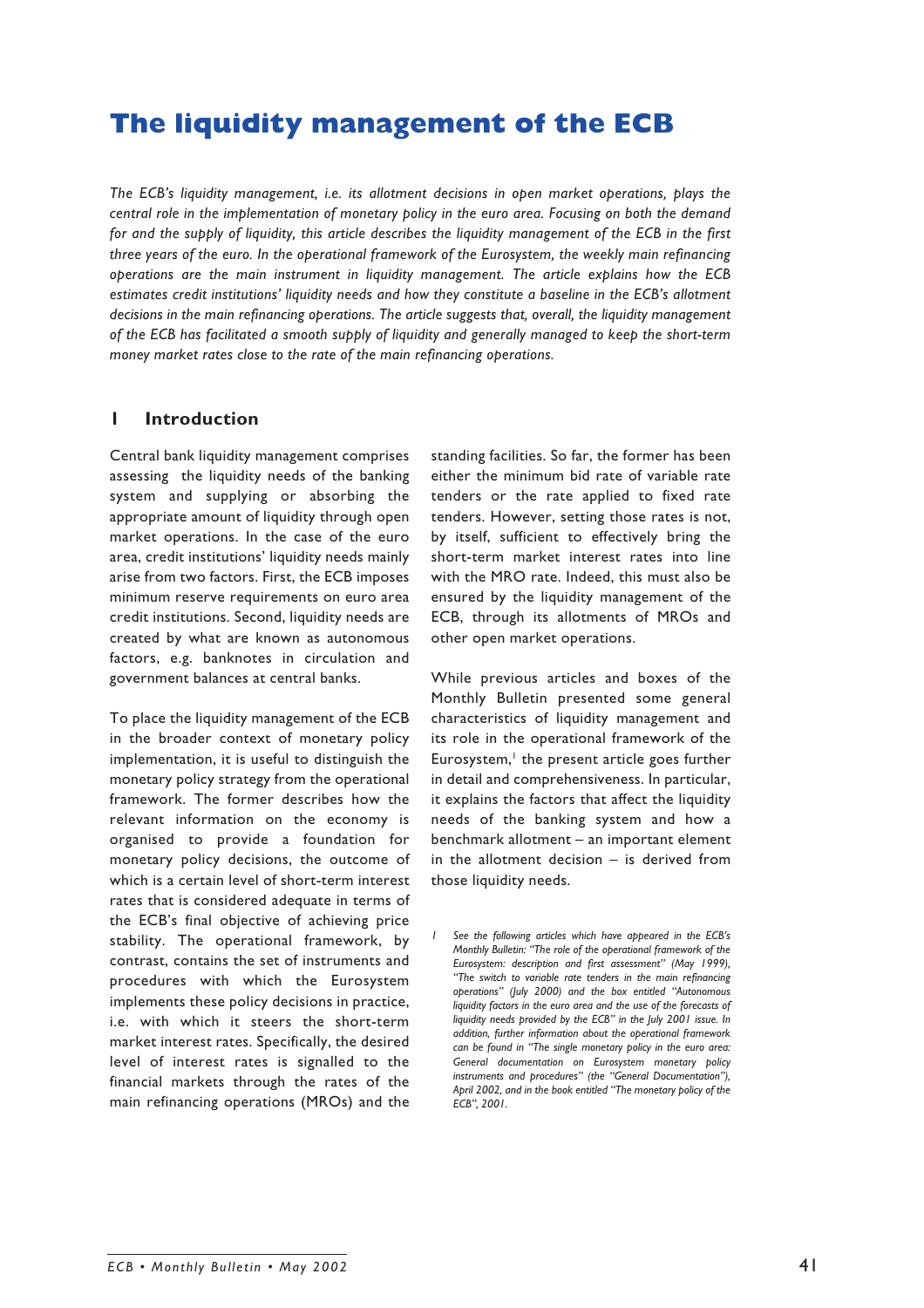# **2 Overview of the demand for and the supply of liquidity**

The demand for and the supply of liquidity and, more generally, the interaction between the Eurosystem's monetary policy operations and the euro area credit institutions, can be illustrated by the consolidated balance sheet of the Eurosystem, which is published on a weekly basis. In the simplified version of the balance sheet presented in Table 1, which constitutes the basis of the subsequent analysis, the ultimate liquidity available to credit institutions is displayed under "Current account holdings – covering the minimum reserve system (L2.1)". The other items can be classified in two broad categories, namely autonomous factors and monetary policy instruments. The "Net foreign assets (A1+A2+A3-L7-L8-L9)" on the asset side, and "Banknotes in circulation (L1)", "Government deposits (L5.1)" and "Other autonomous factors (net)" (a generic term for miscellaneous items) on the liability side, belong to the former category. They are called autonomous factors because they are normally outside the control of the ECB. This is because they are determined either by the behaviour of the public, as in the case of banknotes in circulation, or by institutional arrangements that are not under the control of the liquidity management of the ECB, as in the case of government balances in the accounts of some central banks. By contrast, the remaining items in the balance sheet (A5.1, A5.2, A5.5, and L2.2) reflect monetary policy instruments.

Taking the current account holdings as a balancing item, an increase in any item on the asset side of the balance sheet is "liquidity providing", meaning that, ceteris paribus, it adds to the liquidity which is available to the banking system. An increase in any liability item other than L2.1, by contrast, leads to an absorption of liquidity from the banking system. The fact that the sum of the autonomous factors is larger on the liability side than on the asset side of the Eurosystem's balance sheet, implies that there is a liquidity deficit of the banking system vis-à-vis the Eurosystem. This means that there is a demand, or a need, for liquidity in the banking system which the ECB has to satisfy via its monetary policy instruments. In the first three years of the euro, the net autonomous factors have accounted for, on average, 45.0% of the overall liquidity needs of the banking system (see Chart 1).

The second major component of the liquidity needs are the minimum reserve requirements imposed on credit institutions by the Eurosystem. It is mainly because of this obligation that the credit institutions' current account holdings with the Eurosystem are

#### **Table 1**

#### **Simplified balance sheet of the Eurosystem (1 March 2002)**

*(EUR billions; references to the corresponding items in the Eurosystem's weekly financial statement are provided in brackets)*

| <b>Assets</b>                             |       | <b>Liabilities</b>                         |       |
|-------------------------------------------|-------|--------------------------------------------|-------|
| <b>Autonomous liquidity factors</b>       |       | <b>Autonomous liquidity factors</b>        |       |
| Net foreign assets (A1+A2+A3-L7-L8-L9)    | 387.1 | Banknotes in circulation (L1)              | 285.8 |
|                                           |       | Government deposits (L5.1)                 | 57.2  |
|                                           |       | Other autonomous factors (net)             | 92.1  |
|                                           |       |                                            | 435.1 |
|                                           |       | <b>Current account holdings</b> – covering |       |
|                                           |       | the minimum reserve system $(L2.1)$        | 134.9 |
| <b>Monetary policy instruments</b>        |       | <b>Monetary policy instruments</b>         |       |
| Main refinancing operations (A5.1)        | 123.0 |                                            |       |
| Longer-term refinancing operations (A5.2) | 60.0  |                                            |       |
| Marginal Lending facility (A5.5)          | 0.0   | Deposit facility (L2.2)                    | 0.1   |
|                                           | 570.1 |                                            | 570.1 |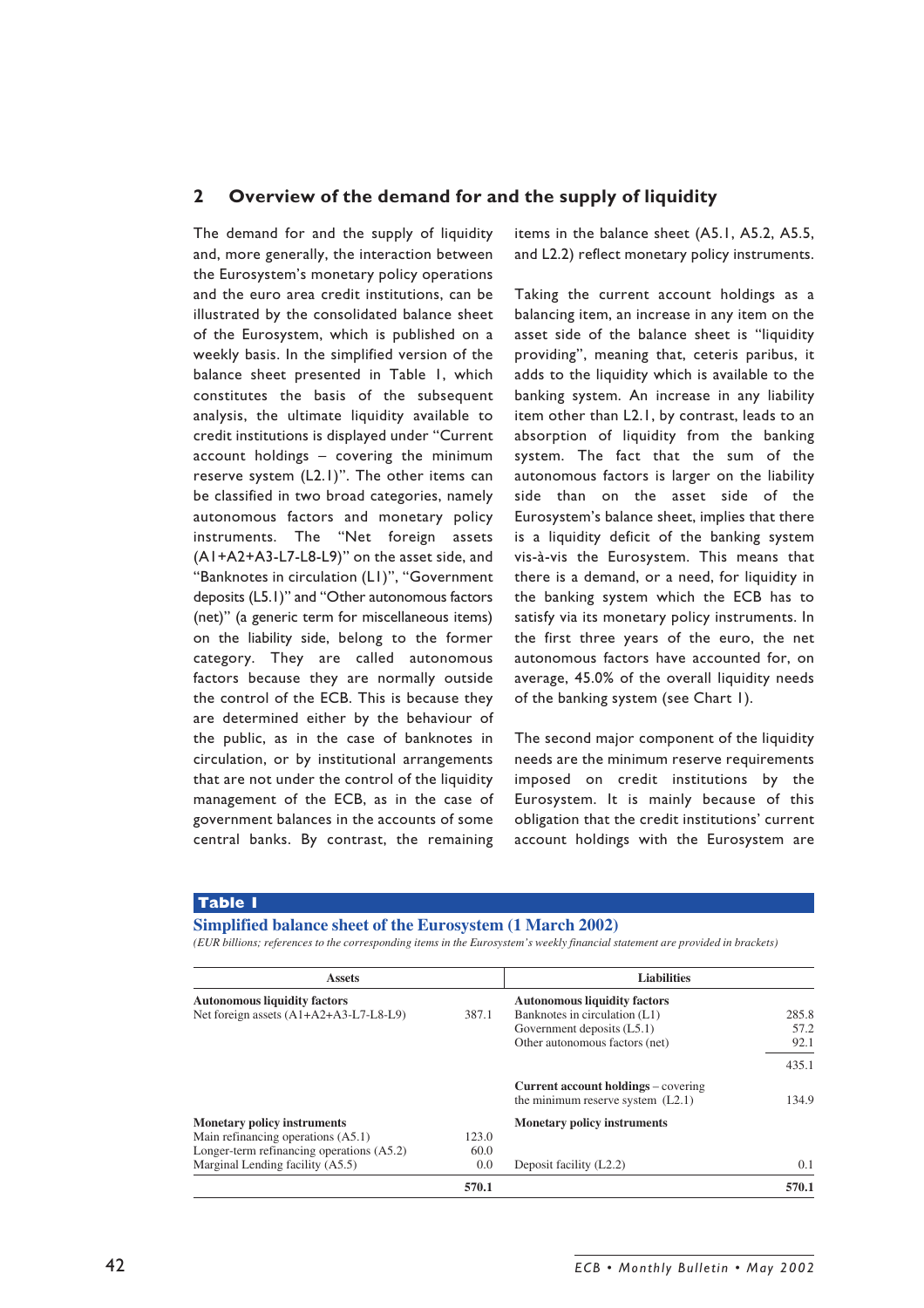relatively high. The minimum reserves, which amount to 2% of certain short-term liability items of the balance sheets of the credit institutions, have accounted for, on average, 54.3% of their liquidity needs.

Finally, a very small, though at the margin still important, part of the current account holdings does not contribute to the fulfilment of the reserve requirements and is called excess reserves.<sup>2</sup> These are current account holdings of credit institutions which have already fulfilled their reserve requirements or which do not have to fulfil such requirements because they are so small that they fall under the lump-sum allowance of €100,000. Contrary to the required reserves, excess reserves are not remunerated. They accounted for around 0.4% of total liquidity needs in the first three years of the euro.

To satisfy the liquidity needs arising from the three sources described above, the Eurosystem provides liquidity to the banking system on a regular basis. The bulk of credit institutions' liquidity needs, on average 73.5%, has been met through the regular main refinancing operations (MROs), i.e. item A5.1 in the balance sheet. These operations play the main role in steering short-term interest rates, managing the liquidity situation in the market and signalling the stance of monetary policy. They are liquidity-providing, reverse operations with a maturity of two weeks, and they are executed once a week through a tender procedure. The monetary policy stance of the Eurosystem is currently signalled through the minimum bid rate set for these tenders. Before the introduction of the variable rate tender in June 2000, the signalling role was performed by the rate applied to the fixed rate tenders.

Another regular source of refinancing is to be found in the longer-term refinancing operations (LTROs), item A5.2, which are conducted once a month and have a maturity of three months. However, the intended size of LTROs is fixed in advance by the Governing Council of the ECB, and therefore these operations do not play an active role in

#### **Chart 1**

## **The main liquidity components of the Eurosystem balance sheet**

*(averages per maintenance period in EUR billions)*



*Source: ECB.*

the ECB's liquidity management. Currently, the aim is that the LTROs would satisfy around a quarter of credit institutions' liquidity needs, which, indeed, is close to their actual share of 26.1% in the period from 1999 to 2001. In addition, around 0.1% of the liquidity needs have been met through finetuning operations. These have mainly been related to exceptional events such as the millennium changeover and the terrorist attacks on 11 September 2001.

Finally, the residual liquidity imbalances of the banking system can be absorbed through

*<sup>1)</sup> Includes the tender split operations conducted in May 2001 and December 2001.*

*<sup>2</sup> In the case of some central banks outside the Eurosystem, "excess reserves" refers to all central bank deposits which banks may hold in excess of the required reserves. However, in the operational framework of the Eurosystem, a major part of such deposits is placed in the deposit facility which some other central banks do not have. Therefore, it is important to note that here "excess reserves" has a much narrower meaning than in the case of some other central banks.*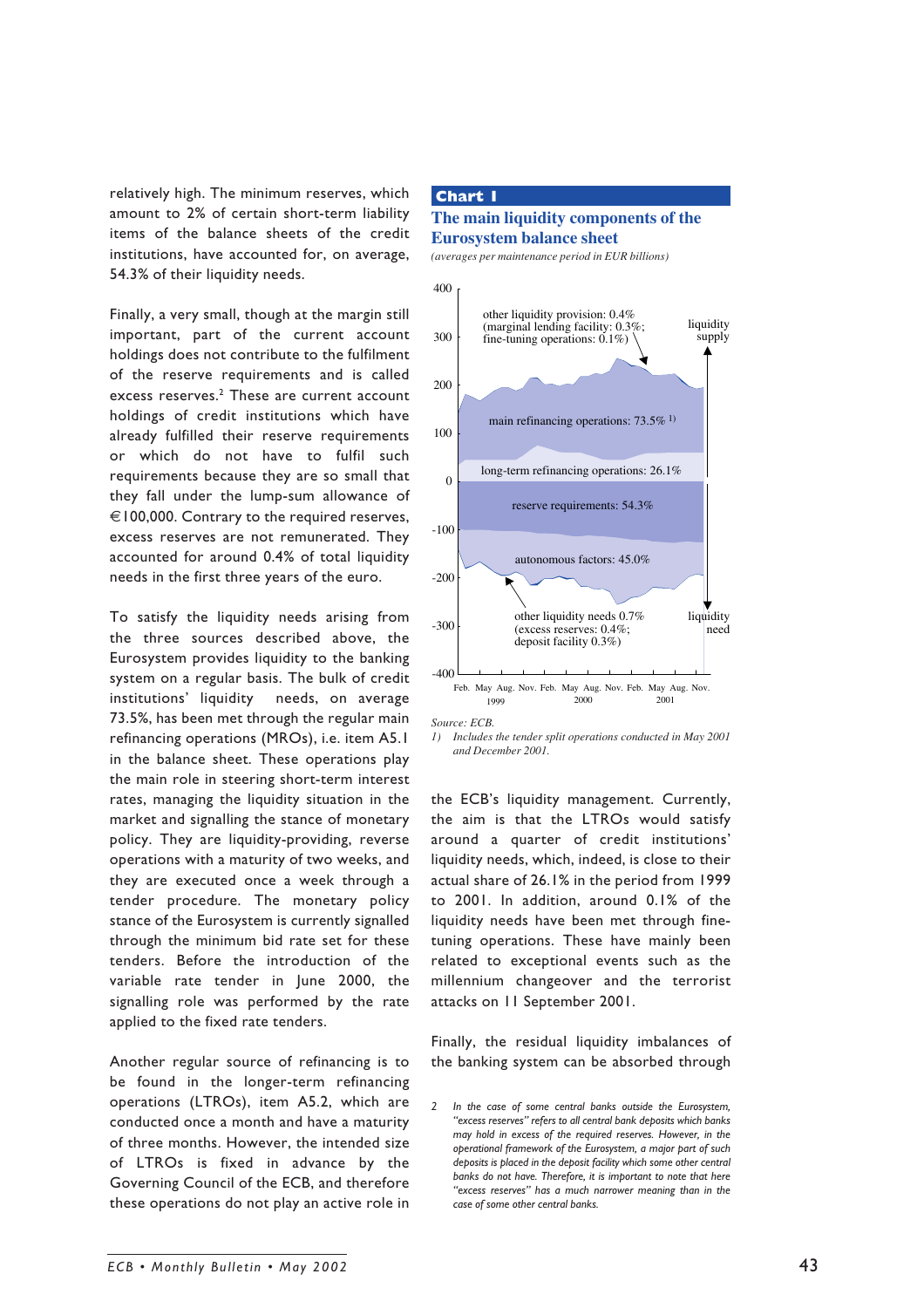recourse to either of the two standing facilities, the marginal lending facility and the deposit facility (A5.5 and L2.2, respectively). These can be accessed by counterparties as they deem necessary on each TARGET operating day in order to obtain funds against adequate collateral (through the marginal lending facility) or to deposit funds (on the deposit facility), both with an overnight maturity. The standing facilities also signal the stance of monetary policy by setting an

upper and a lower limit, or "corridor", for the movements of the overnight rate. This corridor has been symmetric around the MRO rate since 9 April 1999. On average, only around 0.3% of the liquidity supplied by the ECB has been placed on the deposit facility and an equivalent amount of the total liquidity needs has been satisfied via the marginal lending facility. Consequently the net provision of liquidity through the standing facilities has, on average, been zero.

## **3 The liquidity needs of the euro area credit institutions**

In order to adequately adjust the liquidity supply to the liquidity needs via the weekly MROs, the ECB needs accurate forecasts of the future development of the autonomous factors as well as of the average size of the reserve requirements and the excess reserves. This section presents some further features of these three categories of liquidity needs.

#### **Autonomous factors**

The short-term developments of the autonomous factors constitute by far the largest source of uncertainty about the liquidity needs of the euro area. In order to alleviate the impact this has on counterparties' bidding behaviour, the ECB publishes, each time an MRO is announced, a forecast of the average autonomous factors up to the day preceding the settlement of the subsequent MRO. Internally, the Eurosystem produces separate forecasts for all the main autonomous factors: the national central banks transmit forecasts of the development of their respective national autonomous factors to the ECB on a daily basis, which then integrates them into an aggregated euro area liquidity forecast. Chart 2 summarises, over three different time horizons – namely the same day, five and ten business days ahead – information on the quality of the Eurosystem's daily forecasts of autonomous factors. It shows the average absolute values of the actual changes and the forecast errors for both the total sum of autonomous factors and

three individual factors, namely government deposits, banknotes in circulation and the "net residual", which is defined as other autonomous factors minus net foreign assets (see Table 1). The average change and the average forecast error of the sum of the autonomous factors are less than the sum of the averages for the individual factors because of netting, i.e. positive changes in one factor can be offset by negative changes in another.

As will be explained in further detail in the next section, the horizons of up to five business days ahead are normally the most relevant for the ECB's allotment decisions. For the period from January to November 2001, the average forecast error of the sum of all autonomous factors, over the horizons of same day and five business days, amounts to around  $\epsilon$ 0.8 billion and  $\epsilon$ 2.2 billion respectively. This means that the errors account for up to 25% and 30% respectively of the average actual changes of the autonomous factors, which are  $\in$ 3.4 billion and  $\in$ 7.5 billion respectively. The ability of the Eurosystem to forecast more than 70% of the variability of the total autonomous factors over shorter horizons mainly stems from its privileged information about its own financial transactions and, more importantly, about the financial transactions of the public sector. Especially in Italy, but also in France, Greece and Spain, these transactions affect the government deposits, which, also when aggregated at the Eurosystem level, are by far the most volatile autonomous factor (see Chart 2). Even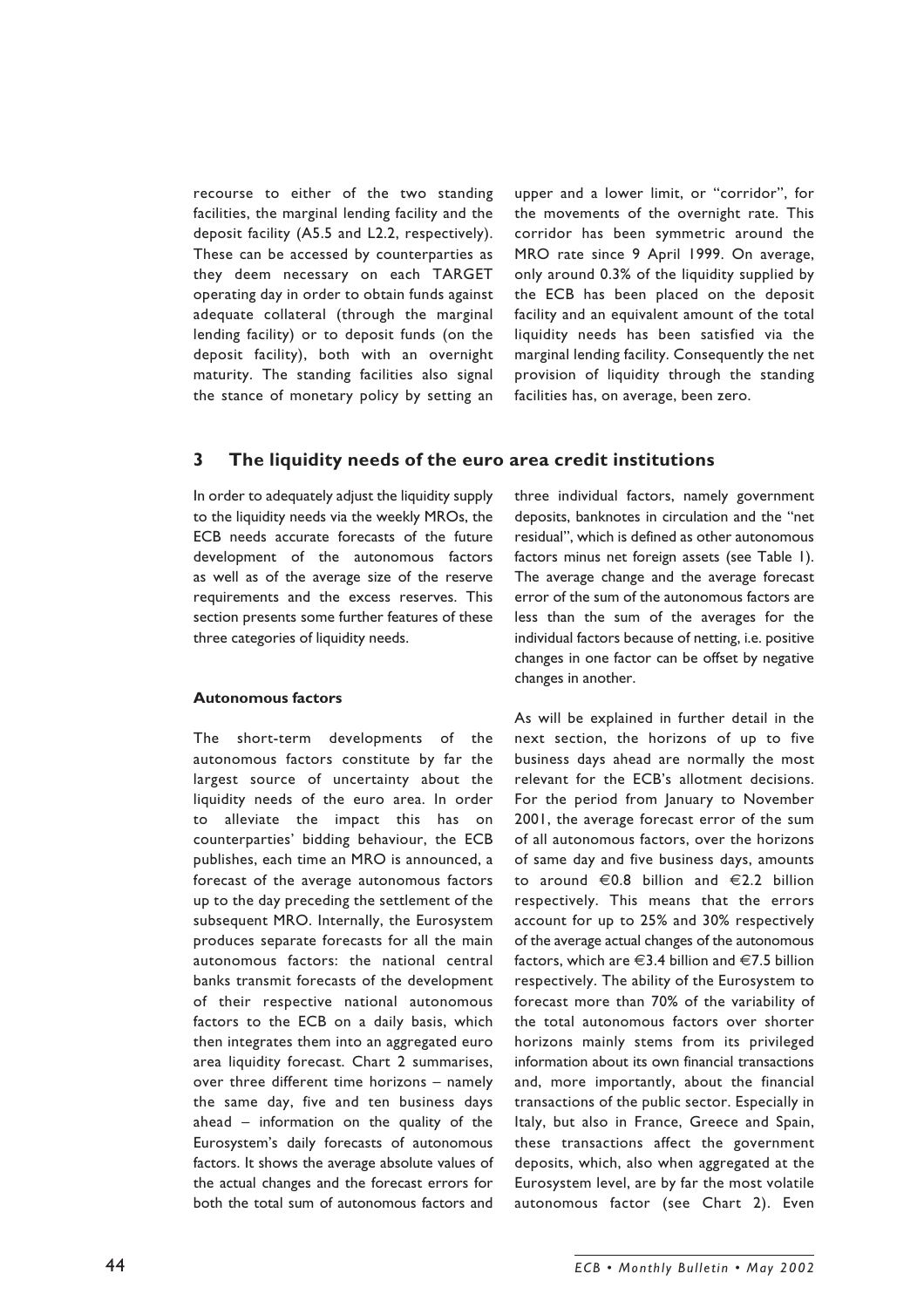## **Chart 2**

#### **The average actual changes and the Eurosystem's average forecast errors of individual and total autonomous factors from January 2001 to November 2001** *(averages in EUR billions)*



*Source: ECB.*

though the national central banks can forecast correctly around 80% of the changes in government deposits over the short-term horizons, government deposits are still the most important source of forecast errors. In addition, the forecast errors of banknotes in circulation were unusually high in the second half of 2001 and, in particular, at the beginning of 2002 because of the cash changeover.

#### **Reserve requirements**

The size of the reserve requirements can be estimated with high precision at the start of each maintenance period. The reserve base used to calculate the reserve requirements is given by the ECB's money and banking statistics (which are also used to calculate M3). The first estimate of the reserve requirements is normally published a few days after the start of each maintenance period, immediately after the publication of M3.

The minimum reserve system of the Eurosystem, which has a monthly averaging provision, primarily pursues the aims of stabilising money market interest rates and enlarging the structural liquidity shortage of the banking system. In particular, the averaging mechanism means that counterparties' minimum reserve holdings are calculated as an average over the whole one-month maintenance period, instead of on each individual day. Due to the sufficiently high level of reserve requirements in the euro area, this has implied that temporary liquidity shocks arising from autonomous factors have not normally led to significant changes in the overnight rate. In other words, counterparties have, in the aggregate, been willing in most cases to compensate for higher (lower) current account holdings on a particular day with correspondingly lower (higher) holdings on subsequent days, without requiring noteworthy premiums which could have affected the overnight rate. Therefore, only on those days when market participants expected an accumulated liquidity imbalance, i.e. a mismatch between the liquidity supply and liquidity needs over the whole maintenance period, has there been a notable impact on the overnight rate. Especially after the last MRO of the maintenance period, but also after an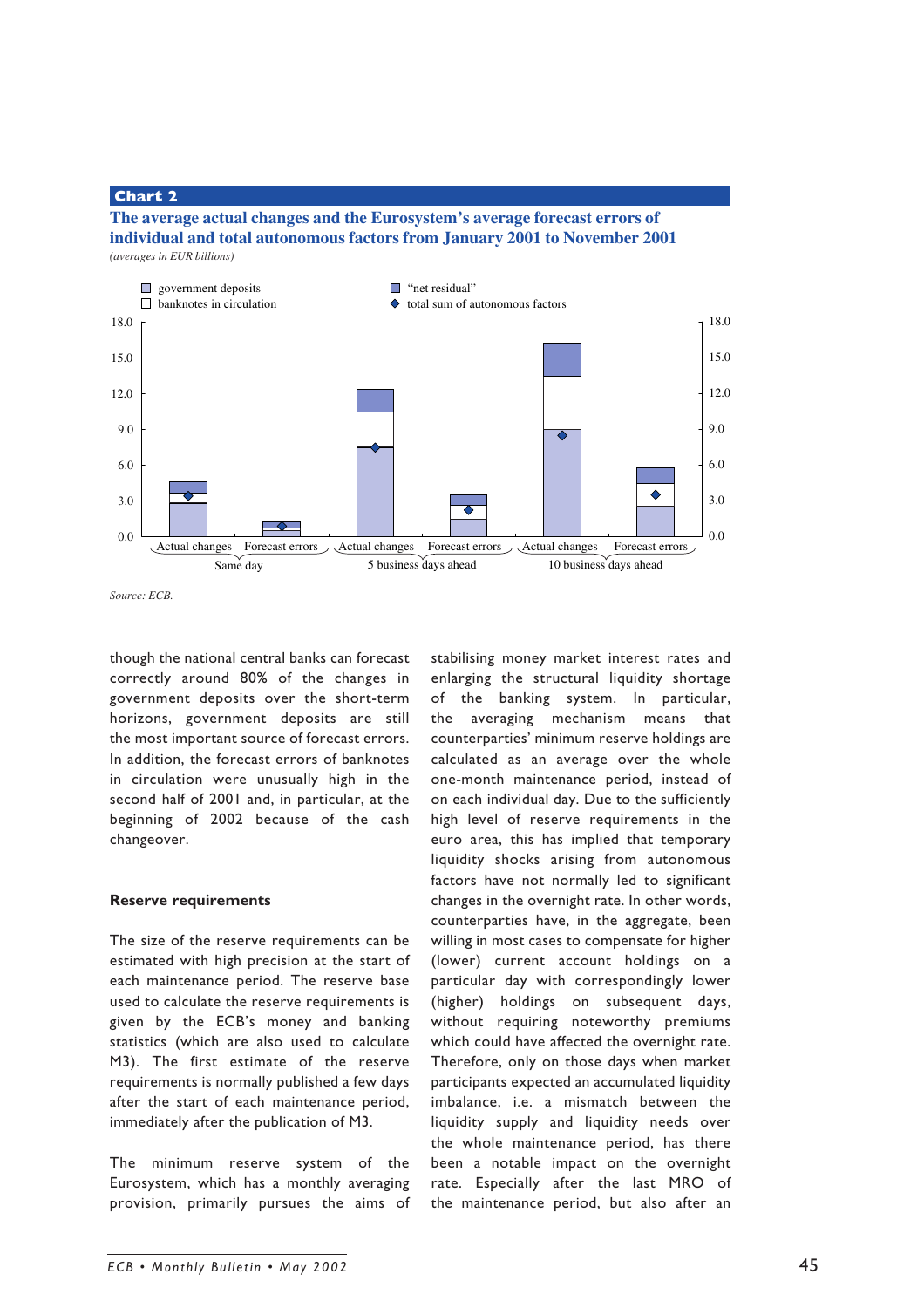# **Chart 3**

#### **The average daily excess reserves per maintenance period**

*(daily averages per maintenance period in EUR billions)*



occurrence of underbidding earlier in the same maintenance period, $^{\rm 3}$  expectations, and ultimately realisations, of such accumulated liquidity imbalances seem to have generally caused significant movements in the overnight rate.

#### **Excess reserves**

Since excess reserves, i.e. reserves held in excess of reserve requirements, are not remunerated and since they could, in principle, be transferred to the remunerated deposit facility or preferably even lent out in the overnight interbank market, they represent a cost for credit institutions. This should, however, be seen as balancing some of the benefits for credit institutions, which mainly consist of avoiding various transaction

# **4 The supply of liquidity**

The assessment of the liquidity needs of the banking system described in the previous section is a key element for the liquidity allotments in the open market operations of the Eurosystem. Specifically, by making some further assumptions, described below, regarding the allocation of liquidity needs to each of the MROs within a maintenance period, a so-called benchmark allotment can be calculated on the basis of these liquidity needs. This benchmark constitutes a baseline costs. These include both the direct costs incurred by credit institutions in accessing the overnight market or the deposit facility, as well in obtaining sufficiently precise information on their liquidity position at the end of the day. Uncertainty, for instance, regarding late payments implies a cost of "staying late in the office" to make sure that all funds held in current accounts with the Eurosystem in excess of the required reserves are actually transferred to the deposit facility. Furthermore, especially at the end of the maintenance period, excess reserves can also be seen as buffers against risks of unforeseen non-compliance with the minimum reserve obligations.

Excess reserves tend to be higher when the maintenance period ends on a weekend, probably in connection with the transaction costs mentioned above. The dotted line in Chart 3 shows estimates of average daily excess reserves per maintenance period obtained on the basis of the following assumption: average daily excess reserves amount to  $\in$  640 million when the maintenance period ends on a weekday, €710 million when it ends on a Saturday and €900 million when it ends on a Sunday. Although excess reserves were somewhat higher at the beginning of 1999, as counterparties needed to build up experience with the minimum reserve system, Chart 3 shows that this very simple forecasting approach appears to have resulted in reasonable estimates.

for the ECB when making its actual allotment decisions. However, the ECB may sometimes also have to consider other elements, such as counterparties' bidding behaviour in the MROs and the divergence of the short-term money market interest rates from the MRO

*<sup>3</sup> The term underbidding refers to MROs in which the Eurosystem did not receive sufficient bids in order to allot the benchmark allotment, which is defined in Section 4. Conversely overbidding refers to those MROs where disproportionately large bids were submitted.*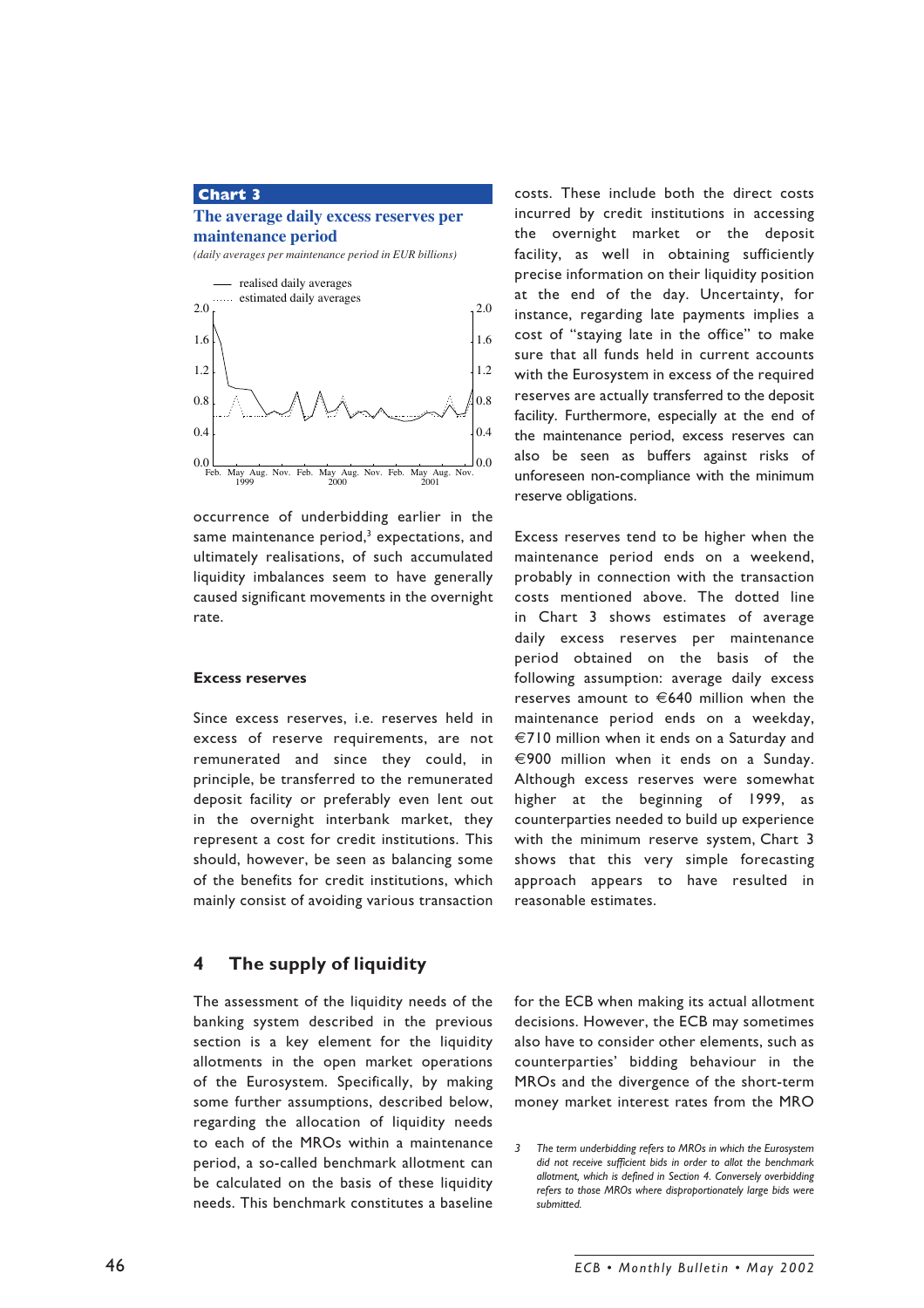rate, as well as some exceptional factors creating very high uncertainty about liquidity forecasts, such as the transition to the new millennium, the cash changeover, etc.

In the benchmark allotment, the liquidity needs arising from autonomous factors and minimum reserve requirements are taken into account, so that reserve requirements are fulfilled, on aggregate, smoothly (i.e. proportionally over time) over the maintenance period. Although other approaches could also be considered, a smooth fulfilment of reserve requirements is attractive since it normally enhances the buffer function of reserve holdings against unexpected liquidity shocks. Indeed, if some counterparties' reserve holdings were to be too low on some days, they might be insufficient to serve as a buffer against unforeseen payments, possibly occurring too late to be offset in the money markets. Furthermore, risk-averse credit institutions may themselves have a preference for spreading reserve holdings evenly across the whole reserve maintenance period, in order to minimise the liquidity and interest rate risks involved. Finally, in most cases, a smooth fulfilment fully exploits the ability of each MRO in a given maintenance period to supply liquidity.

On any given day during the maintenance period, liquidity needs also depend on whether or not the fulfilment of the reserve requirements during the preceding days of the period has been entirely smooth. For instance, some excess or deficient liquidity can accumulate on account of errors in forecasts of autonomous factors and, in particular, in the first few days of a maintenance period before the first MRO is settled, because the liquidity needs on these days are usually not taken into account in the previous allotment decision (see below). In general, when calculating the benchmark allotment, the ECB takes into account the liquidity imbalance that has accumulated since the beginning of the relevant maintenance period in order to return to a smooth fulfilment of reserve requirements.

Liquidity needs arising from excess reserves likewise cannot be easily attributed to one or the other day within the reserve maintenance period. To the extent to which excess reserves reflect liquidity buffers held by counterparties on top of their reserve obligations on each day of the reserve maintenance period, the implied liquidity needs would be constant throughout the maintenance period. However, insofar as excess reserves are caused by counterparties who have already fulfilled their reserve requirements, they only give rise to significant liquidity needs in the last few days of the maintenance period, when the likelihood of actually having fulfilled the reserve requirements increases. For the sake of simplicity, the ECB has thus far based its calculation of the benchmark allotment on the assumption that excess reserves are built up smoothly over the reserve maintenance period.

Finally, the time period over which liquidity needs are calculated when deciding on the allotment amount generally extends to the day before the settlement of the subsequent MRO, when the ECB has the next opportunity to change the liquidity supply via the regular open market operations. However, in the last MRO of a maintenance period, when this horizon usually ranges into the next maintenance period, only the days remaining until the end of the current maintenance period are counted.

The annex provides a detailed formula on how to calculate the benchmark allotments, shown in Chart 4, on the basis of the key liquidity figures, made available by the ECB via wire services. These include the forecast of the aggregated reserve requirements of the banking system and of the average of the autonomous factors. For the period before the introduction of the variable rate tender in June 2000, when the ECB did not publish an autonomous factors forecast, the benchmark allotments in Chart 4 have been calculated against the ECB's internal forecasts. The only piece of information which is not provided by the ECB but which is needed to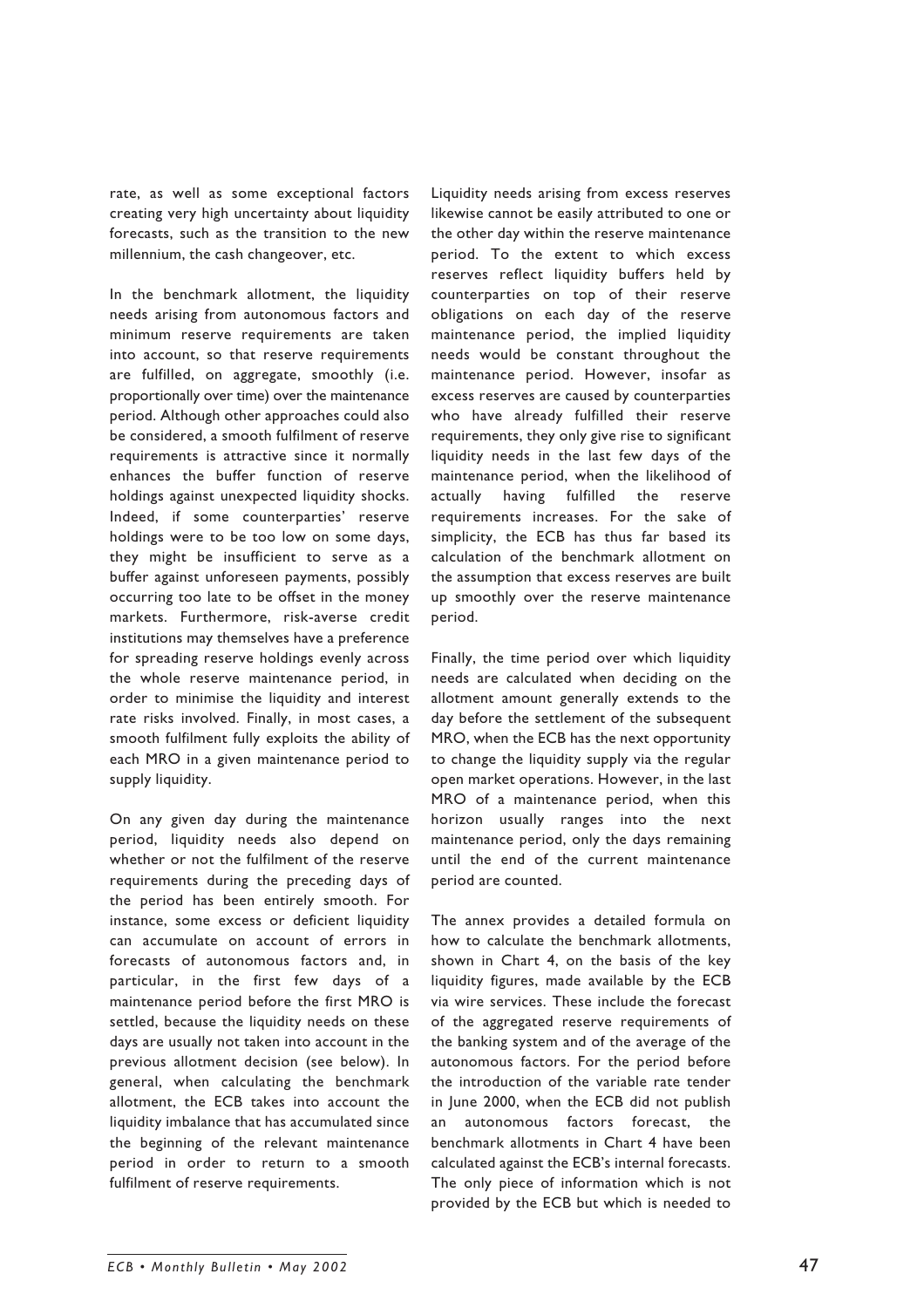calculate the benchmark allotment is an estimate of the excess reserves and, in the first few days of the maintenance period, the reserve requirements. The former, however, can be estimated with a satisfactory degree of precision via the model presented in Section 3, while the level from the previous maintenance period normally constitutes a fairly good estimate for the reserve requirements (Chart 1 illustrates the rather stable evolution of the required reserves).

Chart 4 indicates that the actual allotment amounts have generally been rather close to the benchmark. However, Chart 5 shows that, on some occasions, important deviations have taken place. Disregarding the first two maintenance periods after the launch of the euro, the largest positive (i.e. liquidity-providing) deviation occurred as a consequence of the transition to the new millennium in the MRO allotted on 30 December 1999. The largest negative difference occurred in the MRO allotted on 6 November 2001, when the ECB could not allot the benchmark amount due to underbidding. Chart 5 also shows that the ECB often engineered relatively loose liquidity conditions during the intensive phase of overbidding in the second half of 1999 and the first half of 2000, and that, in all but the very first underbidding event, the ECB only partially offset the resulting liquidity deficits.

Furthermore, it is important to note that the benchmark allotment calculated on the basis of the forecast of the autonomous factors published on the announcement day, as described in the annex, may be slightly different from the actual benchmark allotment calculated by the ECB on the allotment day. This reflects the fact that the ECB updates its liquidity forecasts on the allotment day, which is normally the day after the announcement day. Chart 5 shows that a small part (on average, around 10%) of the deviation from



*Source: ECB.*

*<sup>1)</sup> On the two days (27 April 2001 and 27 November 2001) on which what are known as " split operations" were carried out, the amounts refer to the sum of the one and the two-week tranches.*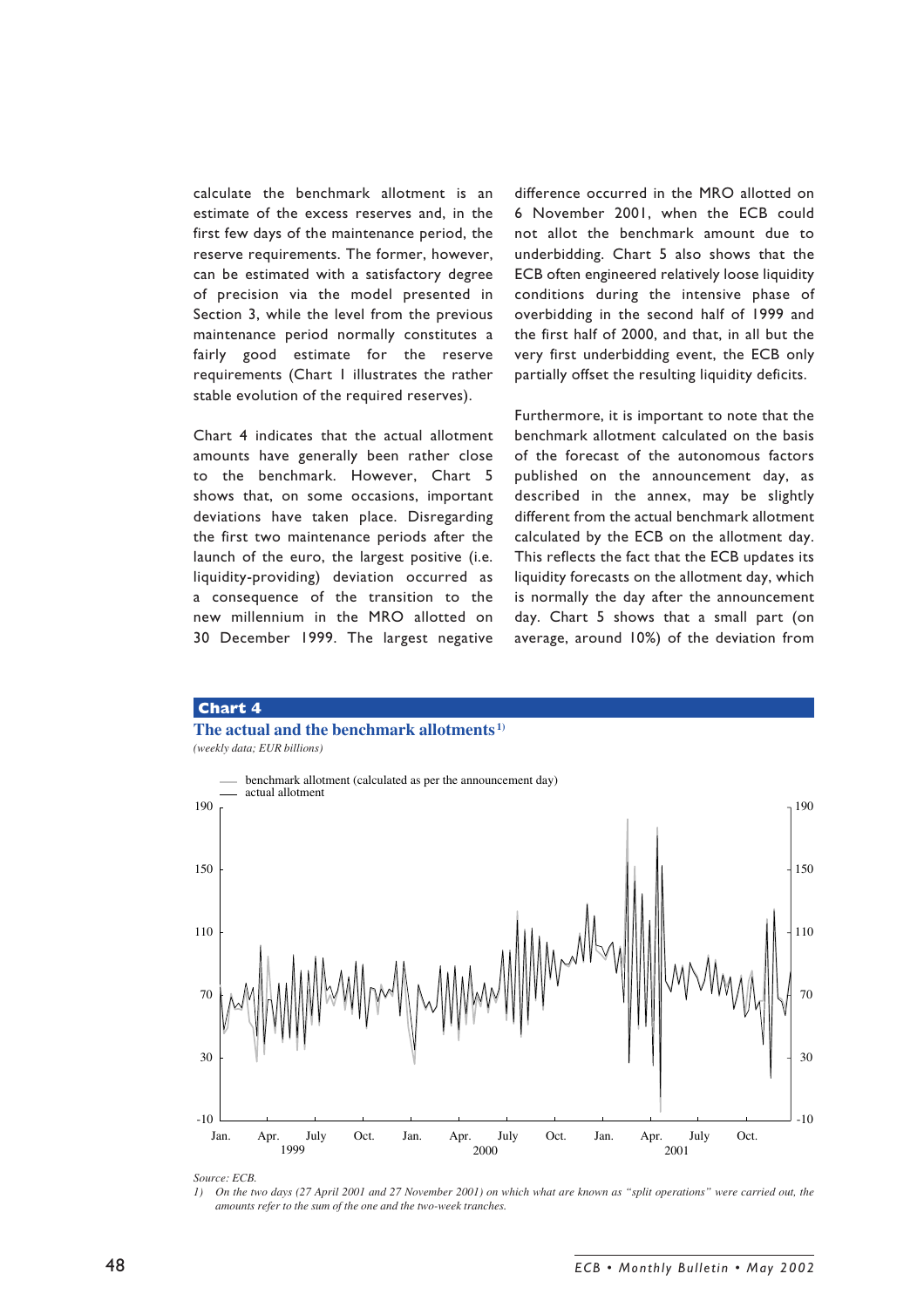# **Chart 5**

# **The difference between the actual and the benchmark allotments**

*(weekly data; EUR billions)*



*Source: ECB.*

the benchmark allotment calculated on the basis of the published forecast of the autonomous factors on the announcement day can be explained by the ECB's update of this forecast on the allotment day. So far, the ECB has only once published an updated forecast on the allotment day of an MRO, namely on 18 December 2001, when the forecast deviated substantially from that published on the day before, due to banknotes in circulation in connection with the cash changeover.

In the article entitled "Bidding behaviour of counterparties in the Eurosystem's regular open market operations" in the October 2001 issue of the ECB's Monthly Bulletin, it was illustrated that counterparties tend to concentrate their bids around one single level of interest rates in each MRO. This concentration implies that the marginal rate of a specific MRO is normally very inelastic with respect to the allotment amount and, hence, that even large deviations from the

benchmark allotment would not normally imply any significant changes to the marginal rate. Indeed, in the 79 MROs conducted as variable rate tenders by December 2001, the demand schedule was such that it would have been necessary to decrease the allotment amount, on average, by €24 billion in order to increase the marginal rate by one basis point. Similarly, when omitting the 21 tenders in which the marginal rate was equal to the minimum bid rate, and could thus not, by definition, be decreased, the allotment amount should have been increased, on average, by €14 billion in order to reduce the marginal rate by one basis point. Normally, the only likely effect of a substantial deviation from the benchmark allotment would be an indirect one, as it would usually lead to expectations that the ECB may be favouring either tight or loose liquidity conditions for the end of the relevant maintenance period as well. This could have an impact on the day-to-day interest rates, as explained in Section 3.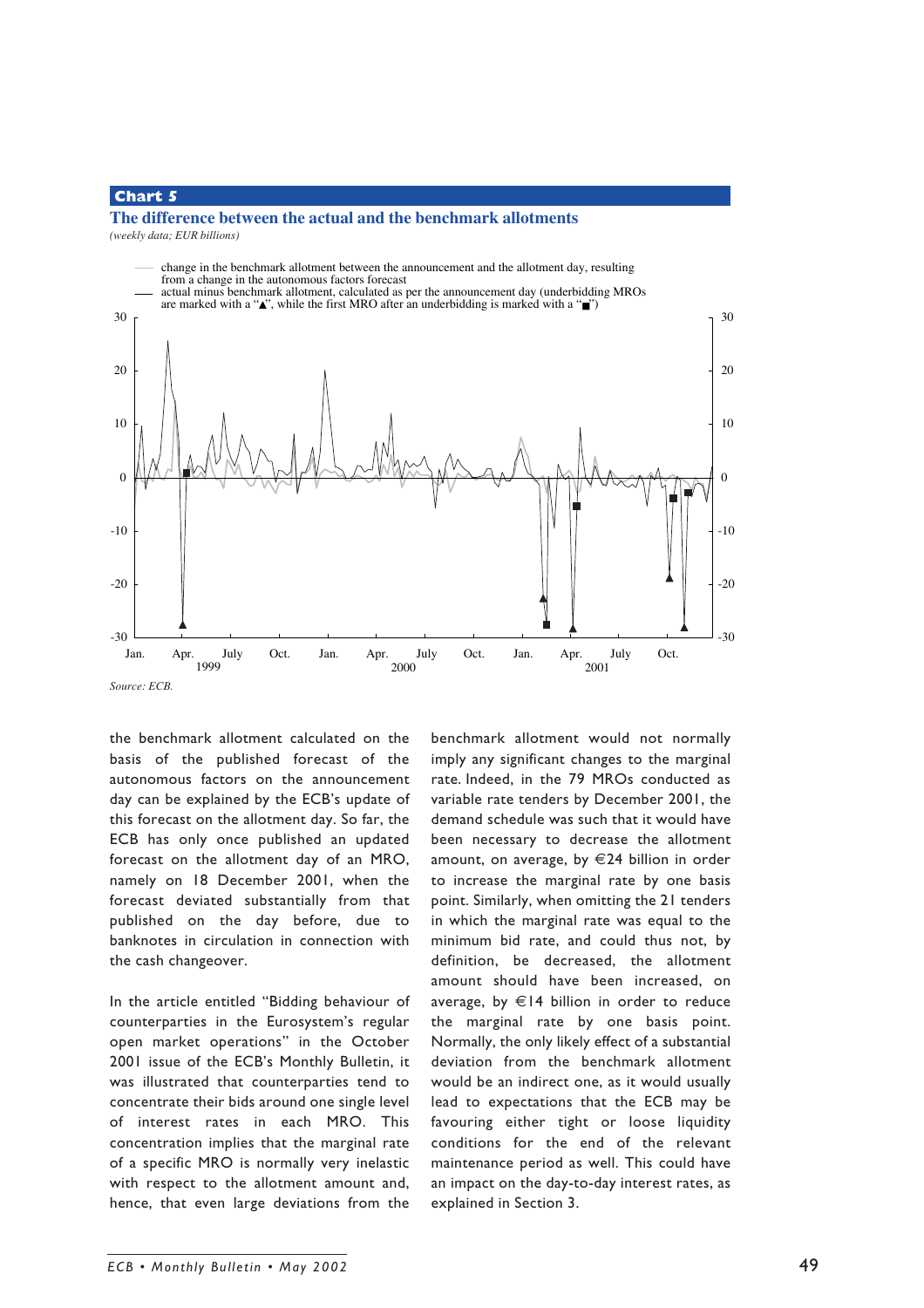# **5 The use of the standing facilities**

While the Eurosystem normally aims at satisfying the liquidity needs via its open market operations, liquidity shocks, especially after the last MRO of a maintenance period, may force the banking system as a whole to take recourse to the standing facilities. The recourse to the standing facilities caused by actual or expected liquidity imbalances at the level of the whole euro area, i.e. imbalances between the liquidity supplied by the ECB and the liquidity needs of the banking system over a given maintenance period, is labelled "aggregate recourse". The aggregate recourse can be seen as a result of either a liquidity forecast error or of a deliberate deviation from the benchmark allotment by the ECB. Normally, the aggregate recourse takes place only towards the end of a maintenance period, when the banking system must ultimately compensate for any accumulated aggregate liquidity imbalance via the standing facilities. In "loose" maintenance periods, i.e. those with an accumulated liquidity surplus, credit institutions place any excess holdings in the deposit facility in order to obtain some remuneration. By

contrast, in "tight" maintenance periods, i.e. those with an accumulated deficit, they take recourse to the marginal lending facility in order to fulfil the reserve obligations and hence avoid the penalties associated with an underfulfilment. However, market participants may also expect the end of the maintenance period to be either "loose" or "tight". Such expectations, if sufficiently strong, may imply that some of the aggregate recourse to standing facilities actually takes place even before the last trading day of the maintenance period, as was the case, for instance, during the maintenance period ending on 23 April 2001. It will be assumed below, however, that the aggregate recourse is always zero in the first half of a maintenance period, when the conditions expected for the end of the maintenance period are normally so uncertain that no use of the standing facilities can be expected.

A different type of recourse to standing facilities, referred to here as the "individual recourse", is normally spread rather evenly

#### **Chart 6**





*Source: ECB.*

*1) The lines show the average recourse in " tight" and " loose" maintenance periods, while the shaded areas illustrate how the aggregate and the individual recourse can be measured, as explained in the text.*

*2) " Tight" and " loose" maintenance periods are distinguished here via the accumulated net recourse after the settlement of the last MRO.*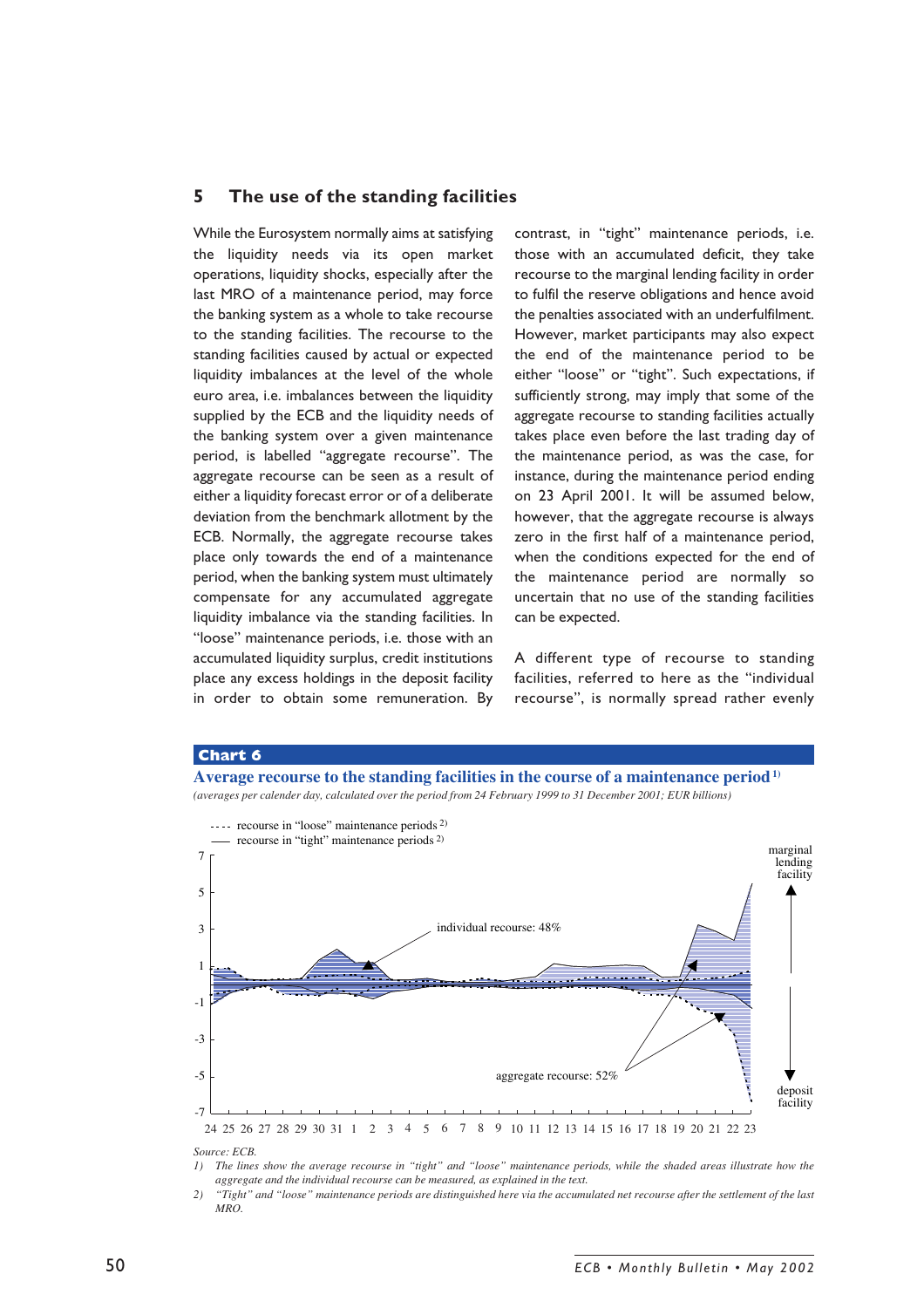along the maintenance period. This is caused solely by an inadequate distribution of liquidity across credit institutions, typically at the end of the day, when money markets are no longer liquid.

It follows from the above that all the recourse to the standing facilities in the first half of each maintenance period, the average recourse to the marginal lending facility in the second half of "loose" maintenance periods and the average recourse to the deposit facility in the second half of "tight" maintenance periods must reflect an individual liquidity imbalance (the dark shaded area in Chart 6). By contrast, all the average recourse to standing facilities in excess of this individual recourse can be qualified as aggregate (the light shaded area in Chart 6). On the basis of this reasoning, the aggregate and individual recourse up to December 2001 each accounted, on average, for around half of the overall recourse to the standing facilities. Hence, only half of the 0.3% of the overall liquidity supply/demand stemming from the use of the standing facilities reflected aggregate recourse, and thus a euro area-wide liquidity need or surplus. This further confirms that allotments close to the benchmark have thus far been predominant and that forecast errors in autonomous factors have not had too strong an impact on liquidity conditions in the euro area. These aspects, together with the ability of the averaging mechanism to absorb temporary liquidity shocks (see Section 3), have meant that deviations of the overnight rate from the MRO rate were generally rather modest in the period from January 1999 to December 2001. In this period, the average absolute spread between the MRO rate and the EONIA – an effective overnight rate computed as the weighted average of 49 panel banks' unsecured lending in the euro overnight interbank market – amounts to only

#### **Chart 7**

**The EONIA and key ECB interest rates** *(daily data in percentages)*



*1) i.e. the rate applied to the fixed rate tenders and the minimum bid rate of the variable rate tenders.*

14 basis points (see Chart 7). This number decreases even further, to 10 basis points, if one excludes the rather volatile days after the last MRO of a maintenance period as well as the days following an occurrence of underbidding.

The average individual recourse of  $\in$ 300 million per day to either of the standing facilities (see Chart 6) is also rather modest. Compared, for instance, with the daily average volume of unsecured overnight lending of around €42 billion reported by the EONIA-panel banks, it shows clearly that only a marginal amount of liquidity imbalances is compensated via the standing facilities. This, in turn, suggests that the cost of using the standing facilities has been sufficiently high to ensure that they do not undermine an active interbank market for liquidity. Still, the corridor set by the standing facilities has also successfully limited the variability of the overnight rate. Even under exceptional circumstances, such as the millennium changeover or after extreme tightness following underbidding, the EONIA has never moved outside the corridor (see Chart 7).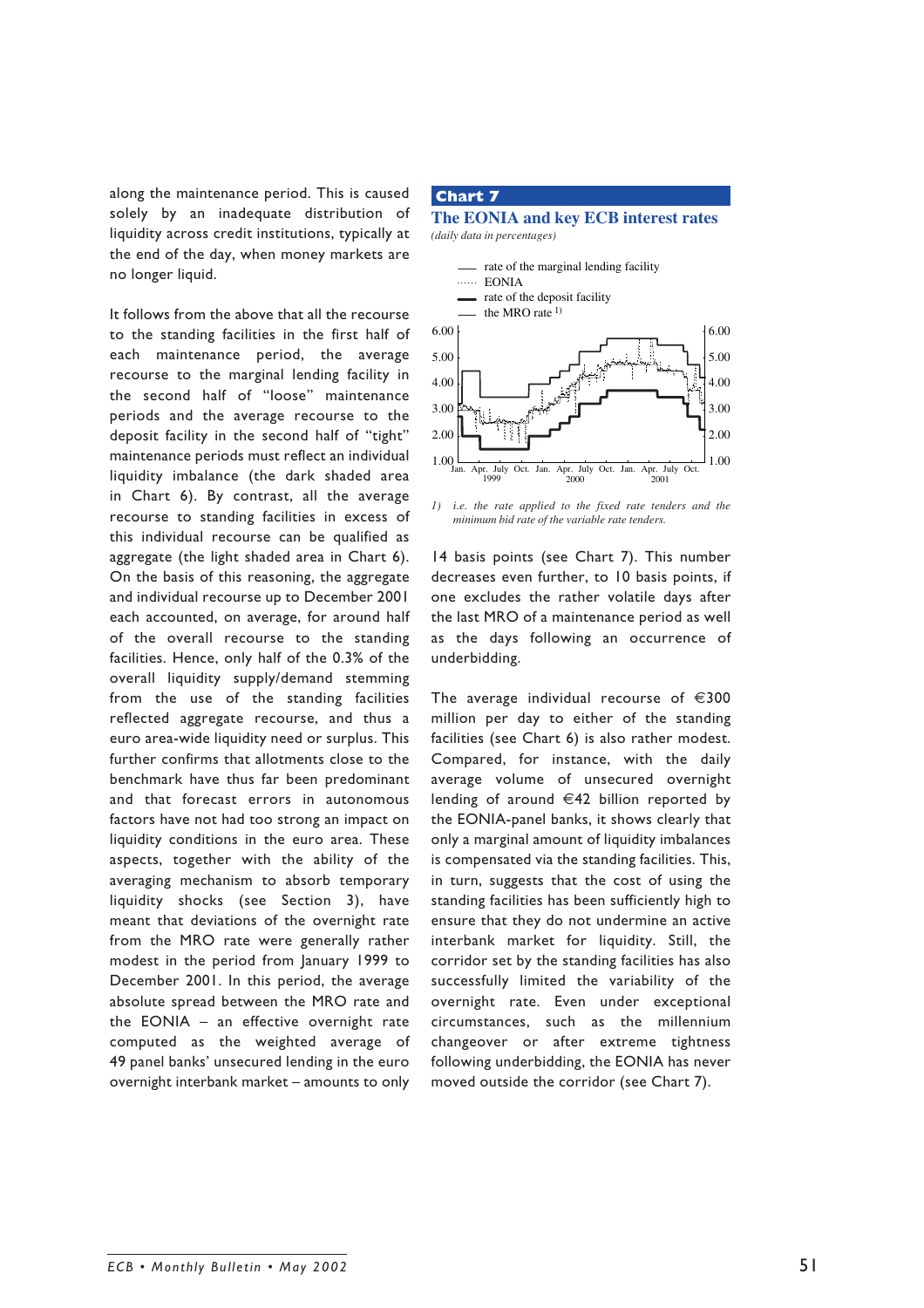# **6 Concluding remarks**

Four conclusions can be drawn from the analysis presented in this article.

First, the ECB has aimed, all in all, at satisfying credit institutions' liquidity needs in a smooth and predictable way over the reserve maintenance period, given that the actual allotment amounts in the MRO's have been set on the basis of a benchmark which the counterparties can, in principle, calculate themselves.

Second, mainly because of the averaging provision of the minimum reserve system and the quality of the Eurosystem's liquidity forecasts, there has been very little need to conduct fine-tuning operations.

Third, related to the above, only a very small fraction of credit institutions' liquidity needs have been met through recourse to standing facilities, implying that the money market has worked efficiently.

Finally, but perhaps most importantly, the small and fairly stable spread between the ECB's MRO rate and the short-term money market rates confirms the precision of the ECB's steering of short-term interest rates.